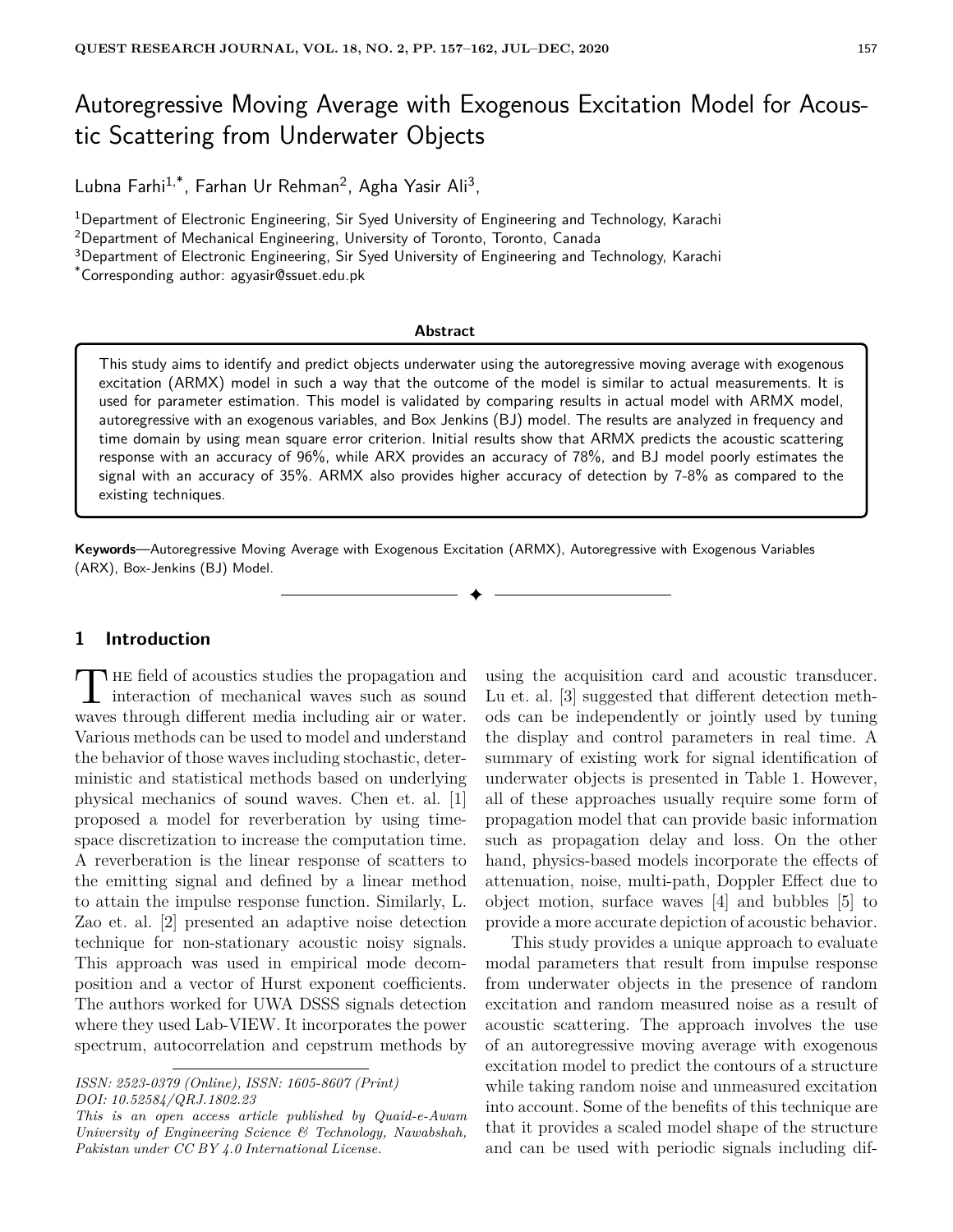ferent excitation signals. To mitigate the unmeasured excitations, these periodic signals can be combined (with time domain) by synchronous averaging.

This technique requires a multistage estimation algorithm that is first used to evaluate the parameters of the ARMX model and subsequently to compute the modular parameters of the structure. ARMX estimation model uses the position of estimated poles on the Z-plane to find the most suitable model and to discriminate between structural modes and false numerical poles.

This paper is organized as follows. Section 2 mathematically describes the types of models and excitation signals used in the identification process. It also explains the model as a regressive estimator and least square error minimize. Section 3 discusses the simulation results. Section 4 concludes the paper.

#### **2 Methodology**

Following sections describe the methodology proposed in this paper.

### **2.1 Error Estimation Methods**

Error estimation methods aim to identify the system model and minimizing a cost function that represents the expected difference between the actual and estimated output. This estimated output is computed using a predefined model, whose unknown parameters are the optimization variables and the inputs/outputs are in time domain. Mathematically, cost function can be defined as follows [11],

$$
J(\theta) = \sum_{(t=1)}^{(T+\tau)} ||y_t - \hat{y}_{(t+\tau/t)}(\theta)
$$
 (1)

where  $\hat{y}_{(t+\tau/t)}(\theta)$  defines the estimated value of the output *y* at time  $t + \tau$ , determined using the information available at time *t* for a model with parameter *θ*. The fundamental model used for error estimation that the system outputs is found between two input signal  $u_t$ and the effect of unmeasured noise or disturbances *e<sup>t</sup>* . Mathematically, Finite Impulse Response (FIR) model is used which is given as follows,

$$
y_t = b_0 u_t + b_1 u_{(t-1)} + b_{mb} u_{t-mb} + e_t
$$
  
=  $B(q^{-1})u_t + e_t$  (2)

where  $u_t$  = input vector and  $B(q^{-1})$  = FIR kernel:

$$
B(q^{-1}) = b_0 + b_1 q^{-1} + b_{mb} q^{-mb} \tag{3}
$$

Characteristics of models depend on the structure of  $B(q^{-1})$  and adaptive noise  $e_t$ .

## **2.2 ARX Model (Autoregressive with Exogenous Variables)**

The global system characteristics and the coefficients of FIR model are found using the ARX model. ARX model with exogenous input is stated as [4]

$$
A(q^{-1})y_t = B(q^{-1})u_t + e_t \tag{4}
$$

where,

$$
A(q^{-1}) = 1 + a_1 q^{-1} + + a_{ma} q^{-ma}
$$
 (5)

and  $B(q^{-1})$  is specified in Equation 2. Therefore, the outcome of the model is given as follows.

$$
y_t = \frac{B(q^{-1})}{A(q^{-1})}u_t + \frac{1}{A(q^{-1})}e_t
$$
 (6)

The noise is modelled by a factor of 1*/A* multiplied by the dynamics model. It is important to note that ARX does not model noise and dynamics independently [12].

## **2.3 ARMX Model Structure and Estimation Algorithm**

ARMX model with variable inputs and noise disturbance signals [13] is given as follows,

$$
A(q^{-1})y_t = B(q^{-1})u_t + C(q^{-1})e_t,
$$
 (7)

$$
C(q^{-1}) = 1 + c_1 q^{-1} + + c_{mc} q^{-mc}, \tag{8}
$$

where  $A(q^{-1})$  is as in Equation 4 and  $B(q^{-1})$  is given as in Equation 2. The output of this model is given as follows.

$$
y_t = \frac{B(q^{-1})}{A(q^{-1})}u_t + \frac{C(q^{-1})}{A(q^{-1})}e_t
$$
\n(9)

Equation error methodology in ARMX algorithm detects the output, which is a summation of three regression terms: past inputs, outputs and white noise. The inputs of model are the combination of observed input  $(u_t)$  which gives the deterministic component by transfer function  $\frac{B(q^{-1})}{A(q^{-1})}$  $\frac{B(q-1)}{A(q^{-1})}$ ; however, its output *y*<sub>0</sub>(*t*) is not available. The other input, which is known as white noise  $(e_t)$ , helps to determine the stochastic component by  $\frac{\dot{C}(q^{-1})}{4(q^{-1})}$  $\frac{C(q^{-1})}{A(q^{-1})}$  transfer function and its output is a noise  $\nu(t)$  that signifies the effect of white noise [14]. The observed output is given as follows.

$$
\tilde{y}_0(t) = y_0(t) + \nu(t) \tag{10}
$$

In ARMX, the dynamics of the noise that are parameterized are more flexible than in the ARX model. ARMX extends the ARX structure by providing more flexibility for modeling noise using the C parameters (a moving average of white noise). This allows ARMX to be the preferable option when the input is dominated by the disturbances known as load disturbances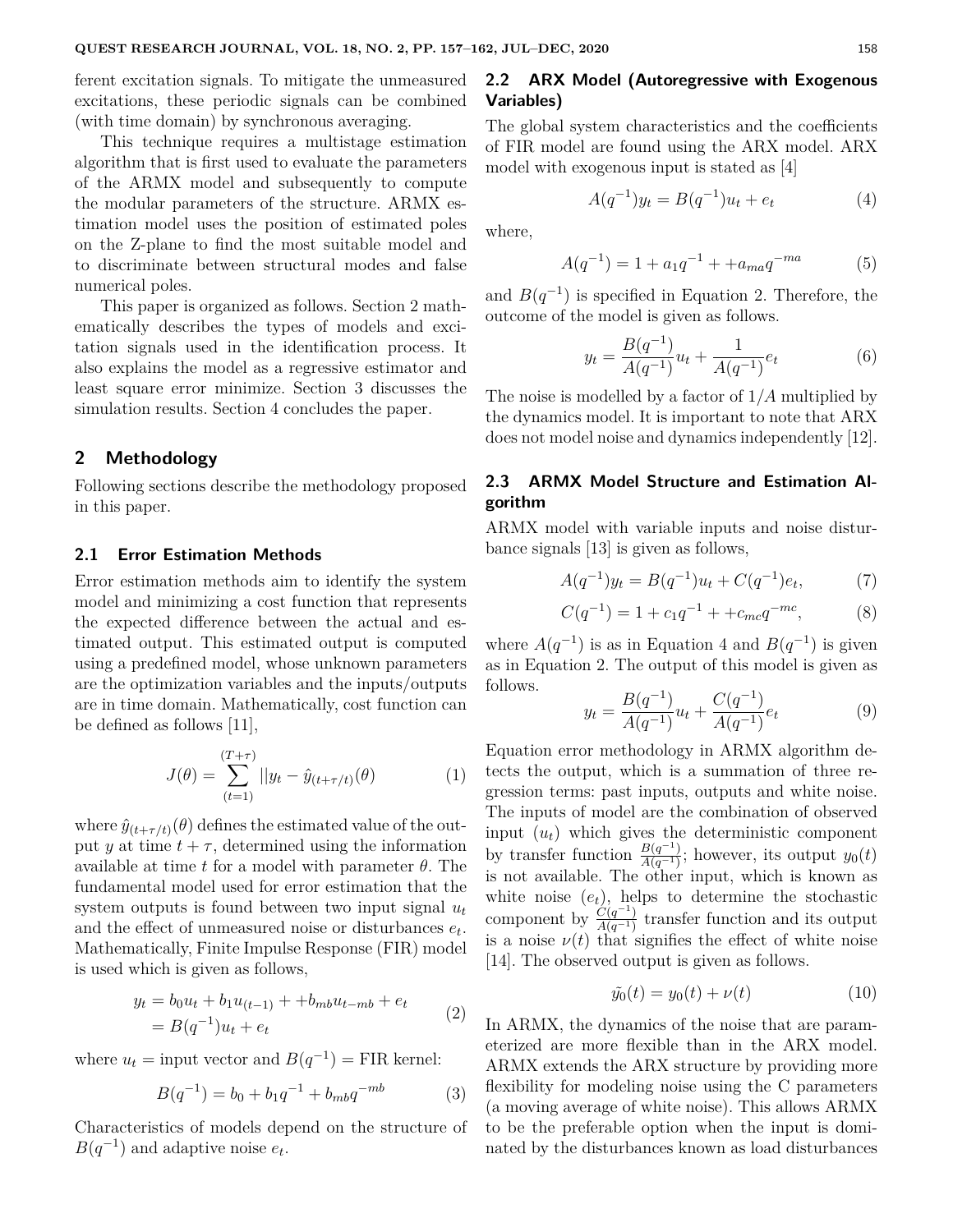| Author (Year)                    | Paper Title                                                                                                 | Methodology                                                                                                                                                                   |
|----------------------------------|-------------------------------------------------------------------------------------------------------------|-------------------------------------------------------------------------------------------------------------------------------------------------------------------------------|
| Dmitrieva M., et. al. (2019) [6] | "Material recognition based on the<br>time delay of secondary reflections<br>using wideband sonar pulses".  | Methodology using wideband chirp pulses.<br>The accuracy of identification was 83.5%<br>for the shell material and 79.9% for filler<br>material on the synthetic data.        |
| Anitha, U., et. al. (2018) [7]   | "Underwater object identification and<br>recognition with sonar images using<br>soft computing techniques". | Approach based on "Adaptive-Neuro Fuzzy<br>Inference System" for underwater object<br>detection by using sonar and claims for better<br>results.                              |
| Jia H., et. al. (2017) [8]       | "Rigid and elastic acoustic scattering"<br>signal separation for underwater target"                         | Fractional Fourier transform (FRFT) is used<br>to separate the target rigid and elastic<br>acoustic scattering components.                                                    |
| Josso NF., et. al. $(2011)$ [9]  | "Nonstationary System Analysis Methods"<br>for Underwater Acoustic Communications"                          | Presented two approaches. First methodology<br>is "canonical time-scale channel model and<br>"ray system model"                                                               |
| Li W., et. al. $(2004)$ [10]     | "Size identification of underwater objects"<br>from backscattering signals of arbitrary<br>looking angles." | The approach uses various frequency ranges to<br>find different parameters Authors claims<br>that proposed method achieved better accuracy<br>then other state of art methods |

TABLE 1: Summary of the existing work



Fig. 1: ARMX model



Fig. 2: Block diagram of ARMX estimation algorithm

[15][20]. One of the major advantages of autoregressive (AR) based representation is that the resonant frequencies can be accurately localized and detected. In order to obtain the elastic and geometrical properties, the resonant frequencies are clustered together in the

form of identifiable wave families that are then classified with respect to scattered waves using resonance scattering theory [16].

## **3 Box-Jenkins (BJ) Model**

Polynomial model and it is written as:

$$
y_t = \frac{B(q^{-1})}{A(q^{-1})}u_t + \frac{C(q^{-1})}{A(q^{-1})}e_t
$$
 (11)

where,

$$
\begin{cases}\nD(q^{-1}) = 1 + d_1 q^{-1} + + d_{md} q^{-md} \\
F(q^{-1}) = 1 + f_1 q^{-1} + + f_{mf} q^{-mf}\n\end{cases}
$$
\n(12)

Equation 11-12 characterize the dynamics and noise using rational polynomial functions. As a result, the BJ model is a better option when the input is not dominated by noise. Instead, the noise is a primary measurement disturbance that is added afterwards. This structure allows more flexibility to model noise eue to its ability to independently model noise. The input-output relationship can take the following form,

$$
y(K) = \psi(k)^T \theta \tag{13}
$$

where,  $\psi(k)$  is the regression vector of *y* and *u* and a function of past data.  $\theta \in DM \subset RP$  is a parameter vector to estimate the model [17].

## **4 Simulation & Results**

The parameters of the ARMX model can now be chosen through a multistage estimation algorithm that chooses the best-fit model from the estimated models based on the position of their corresponding estimated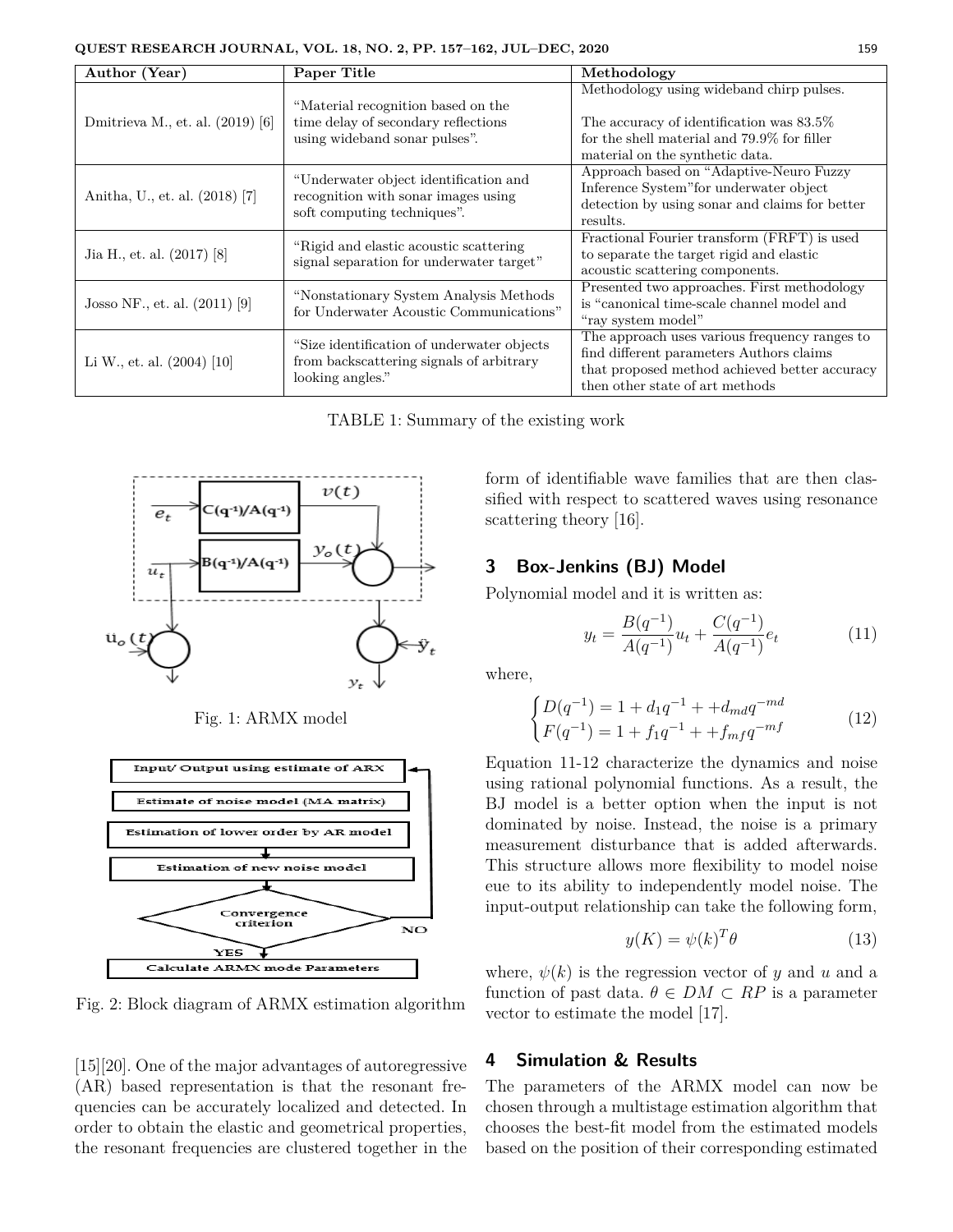

Fig. 3: Estimated Poles and Zeros on Z-Plane



Fig. 4: Acoustic signals: Input and Output

poles on the Z-plane as shown in Fig ure 3. Once the ARMX parameters have been chosen, the model parameters of the structure can finally be calculated.

The complicated or noisy signals are represented in Figure 4. It is difficult to optimize the polynomial orders in ARMX model. It is the most suitable and immediate method for finding the poles of a system and scattering the resonance frequencies. In the proposed methodology, ARMX technique includes zeros in the parametric model, allowing for a more significant and accurate data representation.

In order to optimize the computation of the model, an assessment of time and frequency correlation properties of the path coefficients are used. The ARMX,

|            | Sample time          | 1 seconds          |  |
|------------|----------------------|--------------------|--|
| Input      | Polynomial orders    | $N_a=2, N_b=2$     |  |
| Parameters |                      | $N_c = 2, N_k = 2$ |  |
|            | Free coefficients    | 06                 |  |
|            | Number of iterations | 14                 |  |
| Output     | Fit to estimation    | 96.42%             |  |
| Parameters | data(Accuracy)       |                    |  |
|            | Mean square          | 0.0001185          |  |
|            | error (MSE)          |                    |  |

TABLE 2: ARMX model generated parameters



Fig. 5: Input and Output de-trended data, data has zero mean value



Fig. 6: Measured and Simulated output of Models

ARX and BJ models are finally validated using real life data from four independent experiments. Specifically, experimental data is used to assess the statically and the auto-correlation functions of the large-scale loss and the short-term path gains. ARMX extends the ARX structure by providing more flexibility for modeling the trended noise as shown in Figure 5, using the C parameters (a moving average of white noise). This allows ARMX to be the preferable option when the input is dominated by disturbances. Figure 6 shows the results of ARMX, ARX AND BJ models outputs. Varying the parameters and comparing the performance of all three models, i.e., ARX, BJ and ARMX, simulation results in Table 3 show that ARMX is the best-fit model and more accurate as compared to other parametric models. The ARMX

| Model Type      | Output Accuracy $(\%)$ |
|-----------------|------------------------|
| ARMX (Proposed) | 97.8                   |
| ARX             | 78.5                   |
| B.I             | 35.37                  |

TABLE 3: Accuracy comparison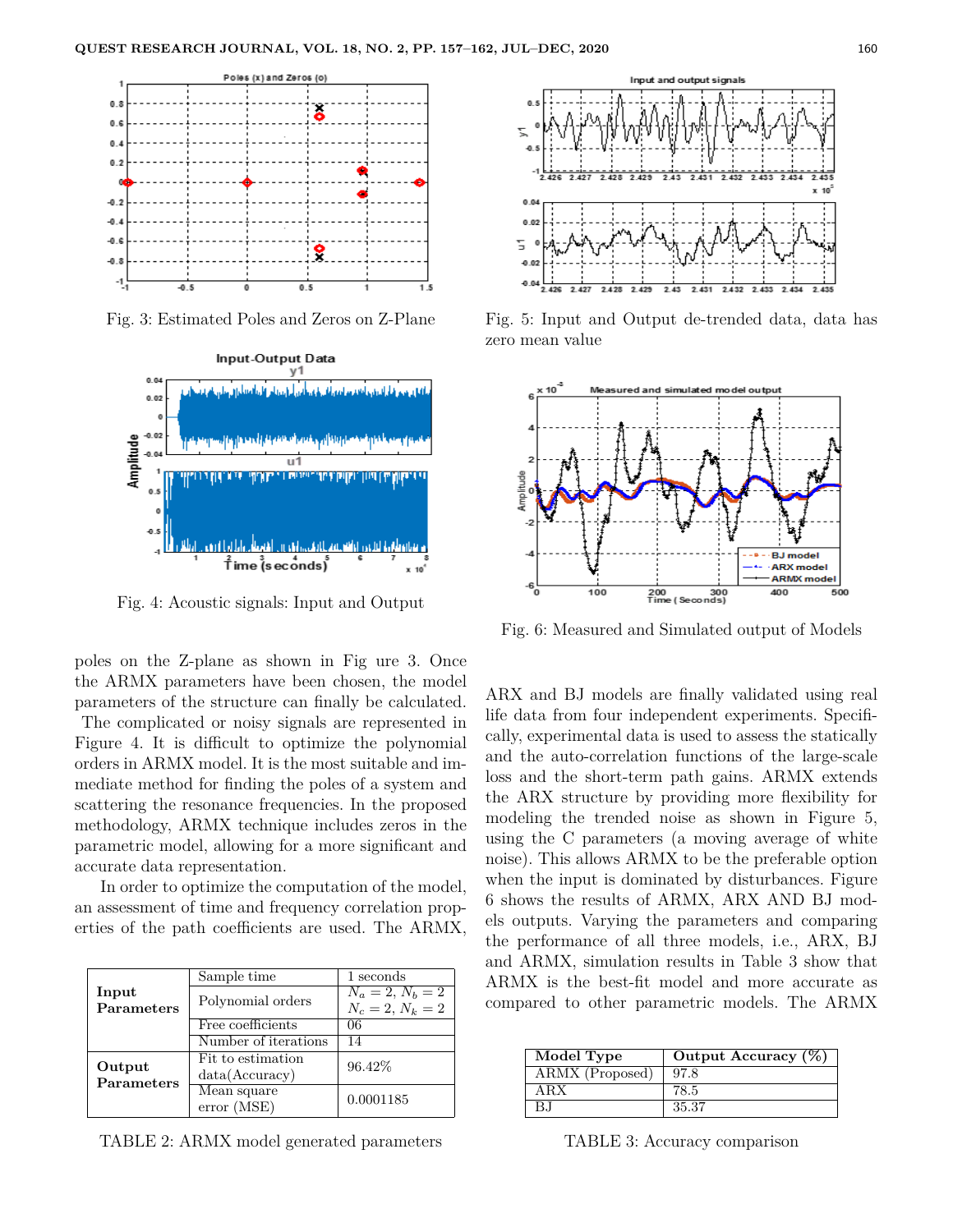| No. | Model Type                                              | Output<br>Accuracy $(\%)$ |
|-----|---------------------------------------------------------|---------------------------|
| 1.  | <b>ARMX</b> model<br>(Proposed)                         | 97.8                      |
| 2.  | Wideband sonar<br>pulses method [6].                    | 78.5                      |
| 3.  | Canonical time-scale<br>channel model [9].              | 86.7                      |
| 4.  | Sonar images using<br>soft computing<br>techniques [7]. | 89.7                      |

TABLE 4: Accuracy comparison with the existing techniques



Fig. 7: Error between measured and simulated model output.

algorithm was developed to yield more accurate modal parameters than ARX models estimated using the least squares criterion that included unmeasured excitation, Error estimation is shown in Figure 7 by least square method.

As shown in Figure 8, amplitude bode plot, the resonant frequency peaks for the ARMX model can be easily identified as sharp distinct features; whereas, in ARX and BJ models, the plot is smoother and the resonant frequency is difficult to distinguish.

The spectrum is only plotted for frequencies smaller than the Nyquist frequency. Table 4 shows that the results improve by using ARMX model as compared to the existing techniques.

#### **5 Conclusion**

After comparing the results of simulations including frequency diagrams, parameter estimations, pole-zero analyses and auto and cross correlations, it can be concluded that the best-fit model was provided by ARMX. This model can be described by 6 parameters with a delay of one sample. As a result, the ARMX model provides an accuracy of 97% which is much higher than the corresponding accuracy of the ARX model (78%)



Fig. 8: Frequency Response of ARMX, ARX and BJ models



Fig. 9: Power spectrum (db) of frequency signal

and the BJ model (35%). Therefore, the accuracy from ARMX model was improved by 19.3% as compared to ARX model, and by 62% as compared to BJ model. In addition, the detection accuracy improved by 7- 8% by using ARMX model in coparison with the exising techniques. A 97% accuracy of estimation can be deemed as a successful identification of the real object based on acoustics. The results showed that ARMX is best linear model because of its low number of parameters and higher percentage of accuracy.

This model will be validated in future by conducting a probe analysis experiment. It is intended to consolidate the idea that ARMX can realistically provide a higher accuracy as compared to the state-of-the-art techniques used for underwater object detection

#### **References**

[1] Wenjian C, Hui S, Minghui Z, Guangping Z, Gen L.," A model for numeri-cal simulation sea bottom reverberation using time-space discretization", In-ternational Conference on Computer Application and System Modeling , IEEE, Vol. 10, 210-240, 2010.